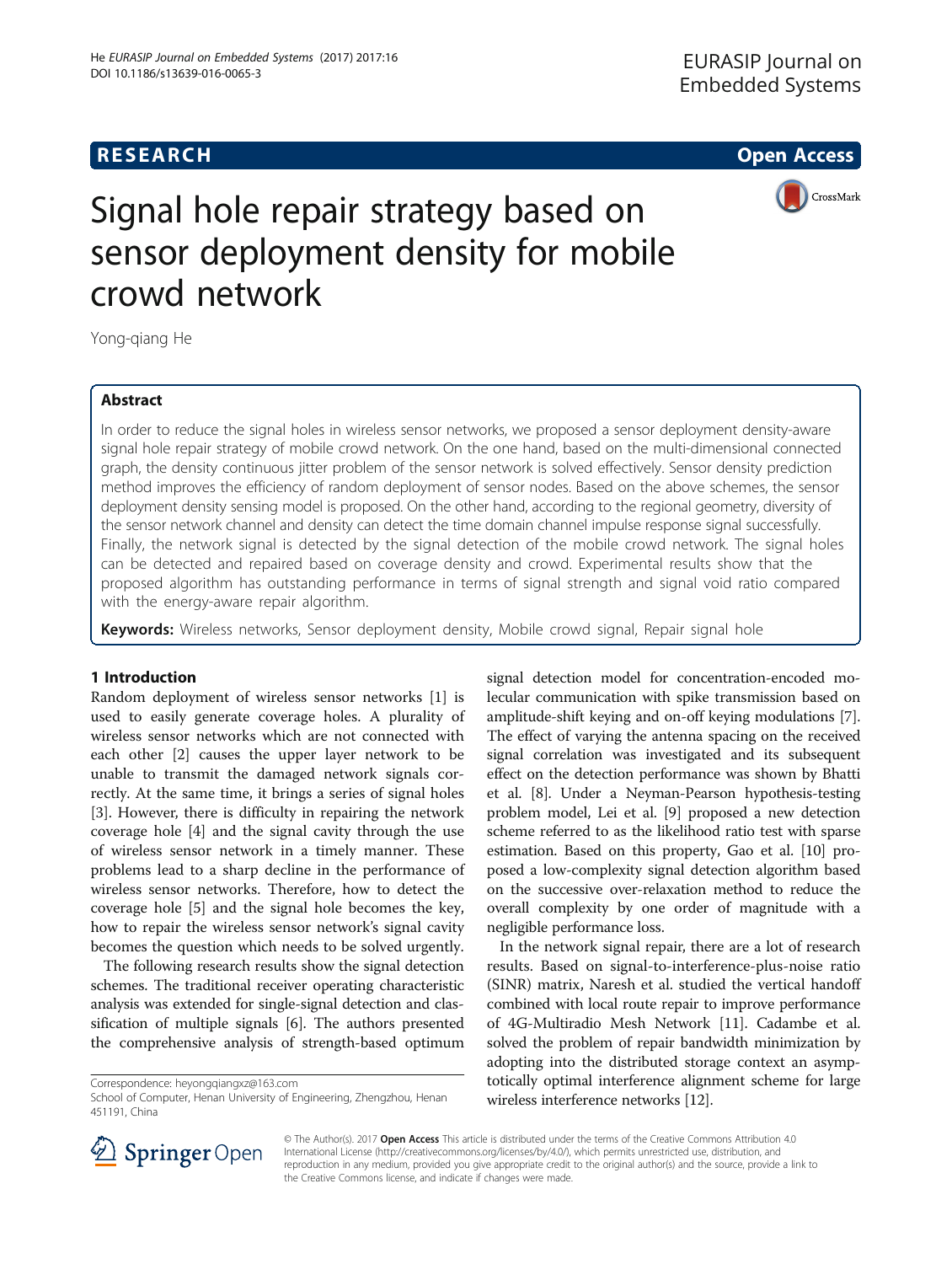After the deep analysis of receiver operating characteristic analysis [[6\]](#page-4-0), received signal correlation [\[8](#page-4-0)], and bandwidth minimization [[12\]](#page-5-0), we study the sensor deployment density of mobile crowd network and proposed the signal hole repair strategy.

The rest of the paper is organized as follows. Section 2 describes the sensor deployment density sensing model. Section [3](#page-2-0) studies the signal detection scheme for mobile crowd network. The signal hole repair strategy for mobile crowd network is shown in Section [4.](#page-2-0) The performance analysis of power control mechanism has been shown in Section [5.](#page-3-0) Finally, the conclusions are given in Section [6](#page-4-0).

#### 2 Sensing model with deployment density

According to the sensing direction and the sensor deployment requirements, we proposed the sensor density sensing model. The problem of exposure path and hidden path of sensor is analyzed by using the multidirection connected graph. Analysis of density continuous jitter in sensor networks is completed by using multi-dimensional connected graph. The sensor nodes are randomly deployed by using the sensor density prediction method. In the dynamic multi-dimensional sensor networks, the density function of the sensor is similar to the K-dimensional Poisson distribution. The weight of this distribution is the sensor position intensity  $L_p$ . In polygon area, the sensor node density DES(F) is equal to  $D<sub>B</sub>$  which follows the Poisson distribution.  $||S<sub>p</sub>||$ 

is a polygon area. As a result, the probability density function of sensor deployment is

$$
\begin{cases}\np(\text{DES}(F) = D_F) = \frac{\sqrt{(\|S_p\|L_p)}}{k} \log(-k \|S_p\|) \\
L_p = \exp\left(\frac{-k}{\|S_p\|}\right)\n\end{cases}
$$
\n(1)

The number of randomly deployed sensor nodes in the direction is determined by the area and the area density. Data forwarding in wireless sensor networks exhibits a time linear and spatial nonlinearity. When the sensor node of a certain density fails, the sensor node data transmission vector of the density trend is shown in Fig. 1. There are some forwarding vectors and density trend sensors in Fig. 1. The density trend sensors can analyze and give the density trend of sensors and vectors. For randomly deployed sensor networks, the energy utilization of a certain direction can be calculated by the data forwarding vector, as shown in formula (2).

$$
EF(S_0) = L_p \int_{i=1}^k DES(S_i) \sum_{i=1}^n ||D_i||^2
$$
 (2)

Here, EF  $(S_0)$  represents the sensor network data transmission from the starting point  $S_0$  in Fig. 1. Parameter *n* represents the number of sensor nodes in the direction.  $D_i$ represents the data amount sent by the sensor node.

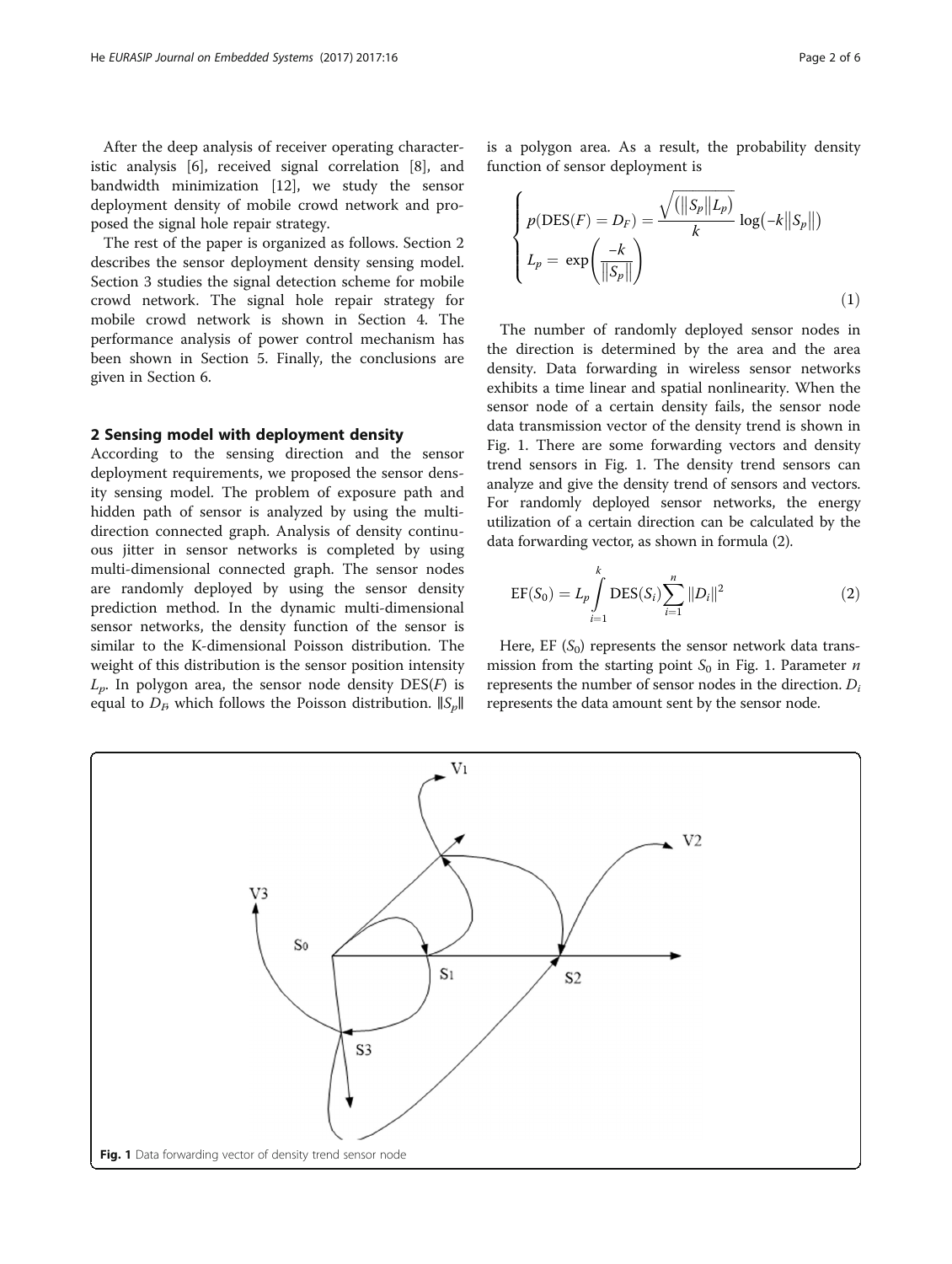formula (3).

<span id="page-2-0"></span>The relationship between the sensor deployment

$$
g = \frac{\text{DES}(F)}{\|S_p\|} \left(1 - e^{-L_p}\right) \tag{3}
$$

density sensing vector and the regional area is shown in

The parameter g represents the ratio of the density in the area. By analyzing the ratio, the sensor deployment can be accurately evaluated by the density coverage performance.

#### 3 Signal detection scheme of mobile crowd network

Because of a variety of wireless environment reflector, the directional signal intensity of the sensor is easy to be weakened. Due to the abnormal linear resolution of the signal bandwidth in the environment, the short distance signal of the sensor node is easy to be distorted. It is difficult to detect the high difficulty degree of the linear resolution network signal in multi-path transmission, as shown in Fig. 2.

For the sensor network channel model of Fig. 2, the expression of the time domain channel impulse response signal detection is presented based on the geometry and density of the region, as shown in formula (4).

$$
\begin{cases}\nh(t,\varphi) = D_t \varphi L_p^{\varepsilon}, d < d_{\text{TH}} \\
h(t,\varphi) = \sum_{i=1}^n D_t(n) \prod_t L_p^{\varphi}, d \ge d_{\text{TH}}\n\end{cases} \tag{4}
$$

Here,  $h(t, \varphi)$  is the signal detection vector. Time domain channel impulse response delay is  $\varphi$ <sub>TH</sub> denotes the distance threshold. The detection vectors of short distance and long distance are given respectively.

Mobile crowd network signal detection strength is expressed in formula (5).

$$
y = \sum_{i=1}^{L} L_p(h_i) + \sum_{j=1}^{M} h_j^k
$$
 (5)

Here, symbol  $L$  is the length of crowd signal memory which is multi-path transmission. This parameter is used to determine the strength of crowd signal with a different density. M represents the information symbol length of the mobile crowd transmission data signal.

 $U_C = [0, s_1, ..., s_x]^T$  is the crowd state jitter vector of the mobile network signal detection. There are three kinds of jitter vectors: 0, 1, and 2. Here, number 0 denotes that the node is static. Number 1 expresses that there is not crowd jitter. Number 2 denotes the signal detection of crowd network jitter. Therefore, the state transition matrix of the mobile crowd network signal detection is as follows:

$$
F = \begin{bmatrix} 0 & 1 & 2 & 0 \\ 1 & 0 & 2 & 1 \\ 2 & 1 & 0 & 0 \\ 1 & 2 & 1 & 0 \end{bmatrix}
$$
 (6)

### 4 Signal hole repair strategy for mobile crowd network

Symbol G represents the density of the mobile crowd network. Symbol B represents the density of the covered area.  $R_G$  represents the maximum radius of the rule coverage area. The sensing radius of the sensor node is  $R<sub>S</sub>$ . Mobile crowd network signal empty vector is  $C<sub>S</sub>$ .

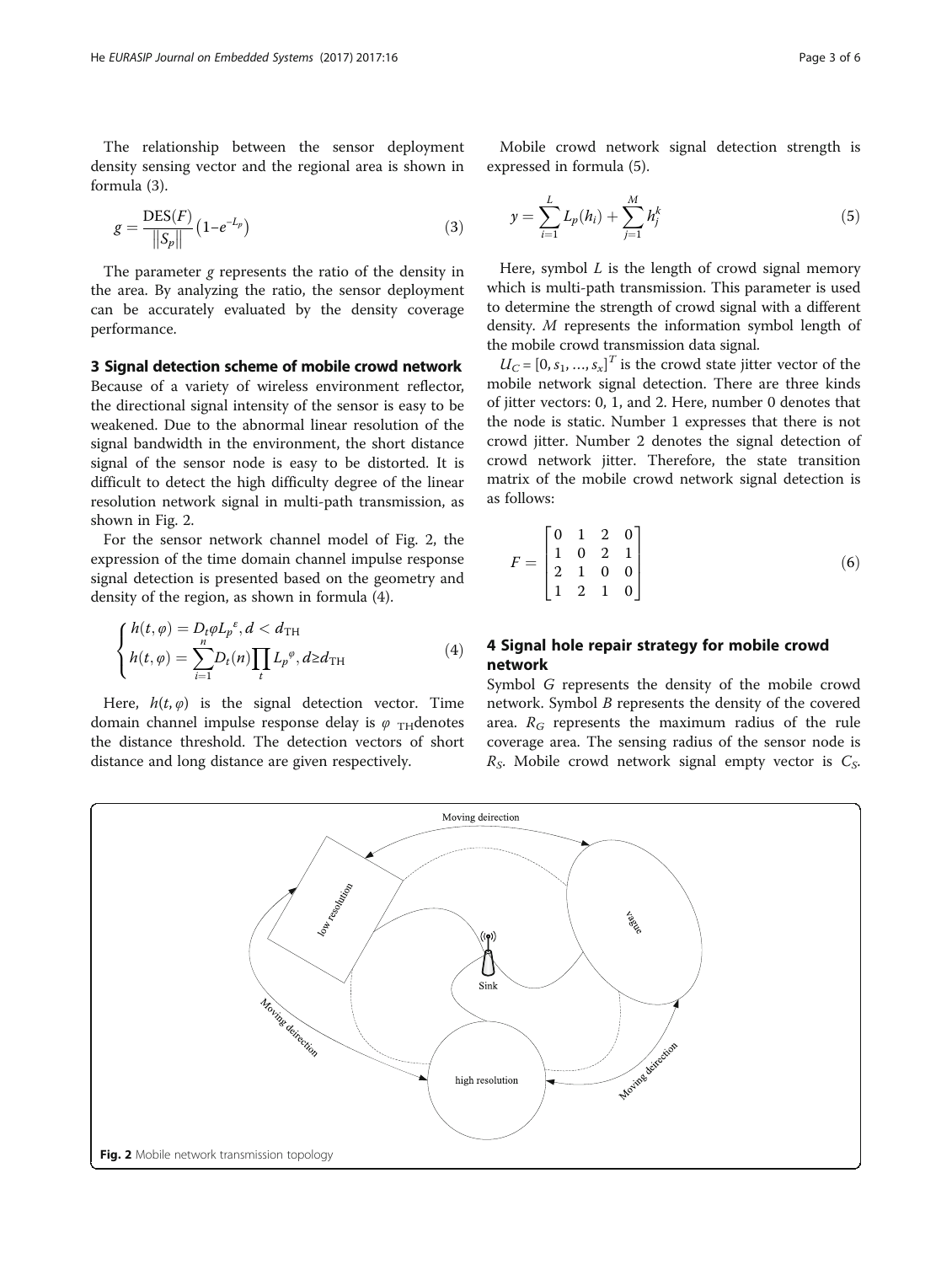<span id="page-3-0"></span>The core idea of mobile crowd network signal hole repair strategy is as follows: Firstly, the coverage area and density of the sensor nodes are obtained. Then, by using the ratio of the Poisson distribution and the area density, the density coverage performance of the sensor deployment is accurately evaluated. Then, through the analysis of the linear resolution and the signal detection of the mobile crowd network, the signal holes would be found. Finally, the connectivity graph of the mobile crowd network is erotic, and the hole is repaired with the fusion degree of the crowd signal.

The specific implementation steps are as follows:

The first step: the sensor nodes would form a Kdimensional connectivity map, which should satisfy the deployment density requirements.

The second step: based on the combination of the linear time resolution characteristics, the sensor network with the orientation, direction, and custom direction would be reconstructed.

The third step: the minimum node number of the coverage requirement is calculated by using the density of the covered area and the maximum radius of the rules:

$$
N_G = \left\lfloor B \frac{R_G}{\varphi L_p} \right\rfloor \tag{7}
$$

The fourth step: in order to establish the network, the sensor nodes should be distributed as evenly as possible in each signal hole through the introduction of crowd network signal detection. Nodes with high degree of integration are distributed in the mobile crowd signal holes. In order to fill the void of the cover signal, nodes with a high degree of convergence and the crowd distribution are used.

The fifth step: in order to reduce the correlation degree between the network signal holes, state transition of the crowd network nodes would be completed according to the status vector.

The signal hole would be repaired and sensor nodes would be active by using the similar computation of Poisson distribution. At the same time, the probability density of the position of these nodes is calculated. Based on the sensing radius of the sensor nodes and the empty vector of the crowd network, the probability density is optimized. This can increase the sensor network coverage and sensor density sensing accuracy.

The sixth step: through the mobile crowd network signal detection, the network signal hole would be found and located.

Algorithm is described as follows:

Algorithm: mobile crowd network signal hole repair strategy denoted as HR-DAC Input: G, B,  $R_G$ ,  $R_S$ ,  $C_S$ , d Output: DES,  $L_n$ ,  $h(t, \varphi)$ ,  $F$ (hole)

1 initialize  $D_F$ , *k*;<br>2 measure the St

2 measure the Sp;  
3 
$$
L_p = \exp\left(\frac{-k}{\|S_p\|}\right);
$$

4 
$$
p(\text{DES}(F) = D_F) = \frac{\sqrt{(\|S_p\|L_p)}}{k} \log(-k \|S_p\|);
$$

- 5 measure  $S_0$ ;
- 6 compute  $EF(S_0)$  based on density trend;
- 7 compute  $g$  for evaluating the network coverage ratio;
- 8 Network signal detection based on region shape;

9 IF 
$$
d < d_{\text{TH}}
$$
, go to 10; else go to 11;

10 
$$
h(t, \varphi) = D_{t}\varphi L_{p}^{\varepsilon}
$$
  
\n11  $h(t, \varphi) = \sum_{i=1}^{n} D_{t}(n) \prod_{t} L_{p}^{\varphi}$   
\n12  $y = \sum_{i=1}^{L} L_{p}(h_{i}) + \sum_{j=1}^{M} h_{j}^{k}$ 

13 Finding signal holes;

14 repair signal hole with  $N_G$ .

#### 5 Analysis of filter algorithm

We contrast compared the proposed HR-DAC with the energy aware signal restoration algorithm denoted as R-EA with the simulation experiment on the MATLAB platform. The simulation environment and the initial conditions are set as follows:

- (1) Wireless sensor network consists of 50 sensor nodes. The nodes are randomly distributed in a  $100 \times 100$  m sensing region;
- (2) The sensing radius of the sensor nodes is 250 m and the communication radius is 200 m;
- (3) The 10 interference sources are randomly deployed in the sensing area;
- (4) The interference source signal the acceleration is 10 bits/s. The maximum speed is 50 bits/s.

In order to evaluate the effectiveness, the following performance evaluation metrics are given:

- (1) Signal strength: received signal strength at the receiving end;
- (2) Signal void ratio: the ratio of the signal hole symbols number and the signal symbols number.

Figure [3](#page-4-0) shows the signal strength of the two algorithms. HR-DAC algorithm can sense the direction of the omnidirectional, directional, and custom sensor densities according to the sensor sensing direction and deployment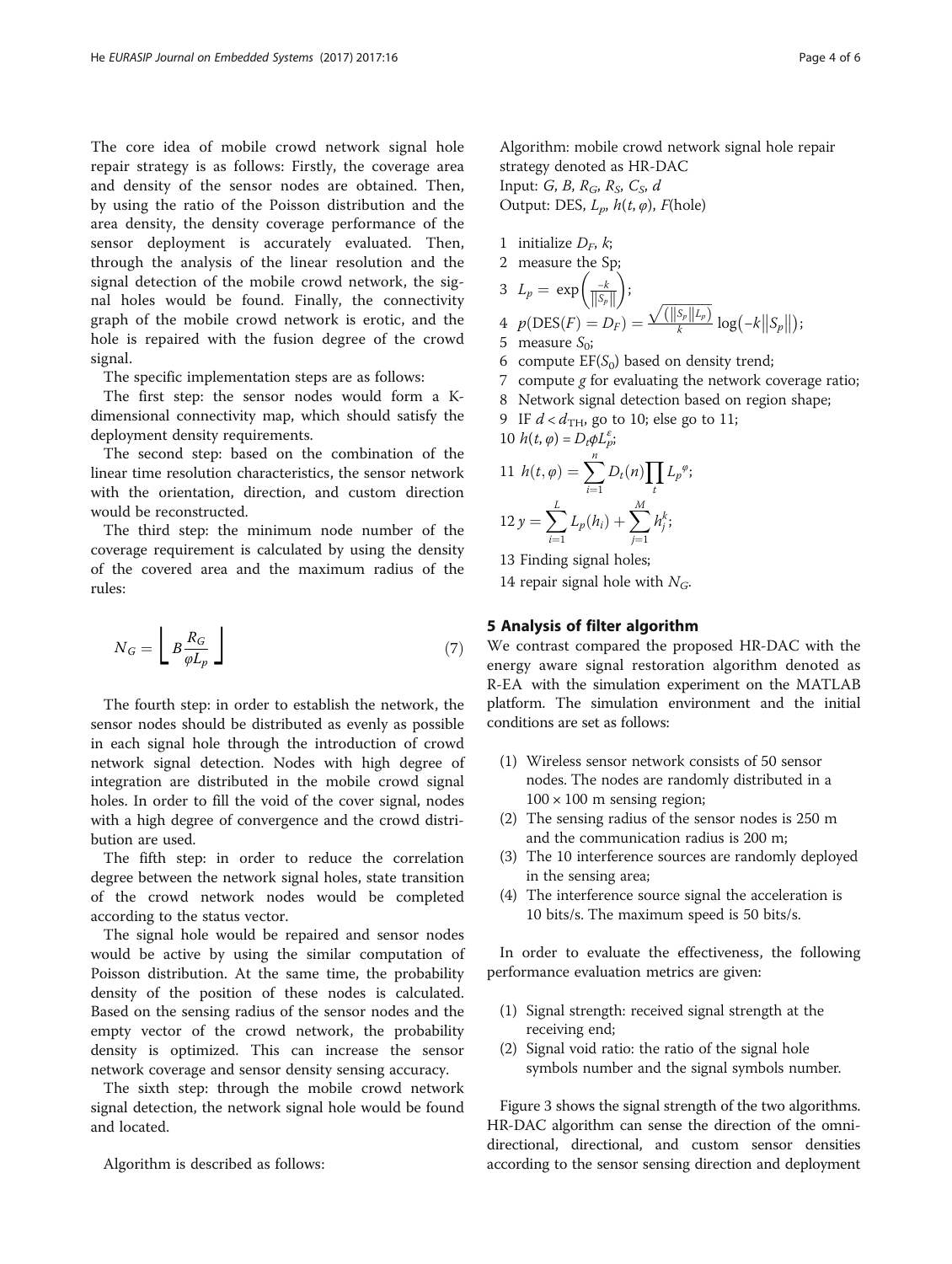<span id="page-4-0"></span>

requirements. HR-DAC algorithm uses the multi-direction connected graph to analyze the sensor's exposure path and the hidden path problem. HR-DAC algorithm uses multidimensional connectivity graph to analyze the density of sensor networks for continuous jitter problem. HR-DAC algorithm uses the sensor density prediction method to analyze the random deployment of sensor nodes. Therefore, the signal intensity of the HR-DAC algorithm is significantly higher than that of the R-EA algorithm. And HR-DAC algorithm can reduce the impact of high-speed signal transmission on the signal strength.

Figure 4 shows the comparison of the void ratio of the two algorithms. In the diversity of sensor network channel model, the HR-DAC algorithm can detect time domain channel impulse response signal according to the regional geometry and density. HR-DAC algorithm finds the empty signal through the analysis of linear resolution and mobile intelligent network signal detection. HR-DAC algorithm can repair the signal holes by traversing



the connectivity graph of the mobile crowd network, combined with the crowd signal fusion degree. So, the HR-DAC algorithm can significantly reduce signal void ratio. And HR-DAC algorithm can provide signal reliability guarantee for high-density wireless sensor networks.

### 6 Conclusions

With the growth of the network scale and the complex harsh environment, the wireless sensor network has a number of signal holes at the same time. In order to repair the holes, we proposed a sensor deployment density-aware mobile crowd network signal hole repair strategy. Firstly, the density of the sensor network is analyzed by using multi-dimensional connected graph. The sensor nodes are randomly deployed by using the sensor density prediction method. Sensor deployment density sensing model is proposed. Secondly, the diversity of the sensor network channel model can detect time domain channel impulse response signal according to the regional geometry and density detection. Finally, the network signal is detected by the signal detection of the mobile crowd network. Experimental results show that the proposed algorithm can effectively enhance the signal strength and reduce the rate of empty signal.

#### Competing interests

The authors declare that they have no competing interests.

Received: 3 August 2016 Accepted: 10 December 2016 Published online: 05 January 2017

#### References

- 1. J Jin, A Sridharan, B Krishnamachari et al., Handling inelastic traffic in wireless sensor networks[J]. IEEE Journal on Selected Areas in Communications 28(7), 1105–1115 (2010)
- 2. E Lee, S Park, F Yu et al., Communication model and protocol based on multiple static sinks for supporting mobile users in wireless sensor networks[J]. IEEE Transactions on Consumer Electronics 56(3), 1652–1660 (2010)
- 3. X Han, X Cao, EL Lloyd et al., Fault-tolerant relay node placement in heterogeneous wireless sensor networks[J]. IEEE Transactions on Mobile Computing 9(5), 643–656 (2010)
- 4. CT Cheng, CK Tse, FCM Lau, A delay-aware data collection network structure for wireless sensor networks[J]. IEEE Sensors Journal 11(3), 699–710 (2011)
- 5. A Bertrand, J Szurley, P Ruckebusch et al., Efficient calculation of sensor utility and sensor removal in wireless sensor networks for adaptive signal estimation and beamforming[J]. IEEE Transactions on Signal Processing 60(11), 5857–5869 (2012)
- 6. CI Chang, Multiparameter receiver operating characteristic analysis for signal detection and classification[J]. IEEE Sensors Journal 10(3), 423–442 (2010)
- 7. MU Mahfuz, D Makrakis, HT Mouftah, A comprehensive analysis of strength-based optimum signal detection in concentration-encoded molecular communication with spike transmission.[J]. IEEE Transactions on Nanobioscience 14(1), 67–83 (2015)
- 8. FA Bhatti, GB Rowe, KW Sowerby et al., Blind signal detection using a linear antenna array: an experimental approach[J]. IEEE Transactions on Vehicular Technology 63(3), 1135–1145 (2014)
- 9. C Lei, J Zhang, Q Gao, Detection of unknown and arbitrary sparse signals